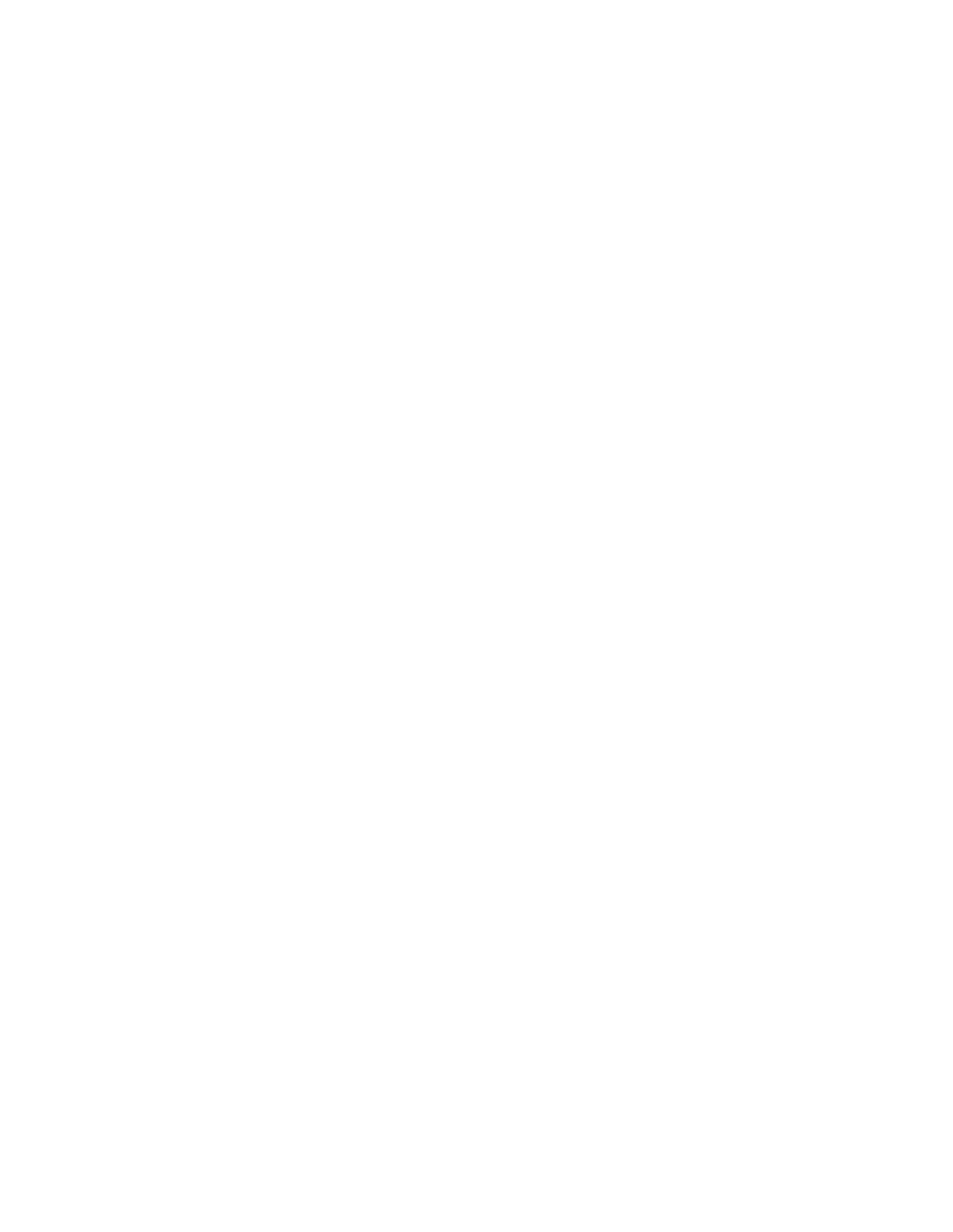| <b>INSTRUCTIONS FOR CLE ATTENDANCE REPORTING AT</b> |                                                                                                                                                                                                                                                                                                                                                                                                                                         |  |
|-----------------------------------------------------|-----------------------------------------------------------------------------------------------------------------------------------------------------------------------------------------------------------------------------------------------------------------------------------------------------------------------------------------------------------------------------------------------------------------------------------------|--|
| <b>IADC 2016 Trial Academy</b>                      |                                                                                                                                                                                                                                                                                                                                                                                                                                         |  |
| <b>State</b>                                        | <b>Attorney Reporting Method</b>                                                                                                                                                                                                                                                                                                                                                                                                        |  |
| Alabama                                             | After the CLE activity, fill out the Certificate of Attendance provided by the IADC and send<br>completed Certificate to Melisa Maisel Vanis (mmaisel@iadclaw.org) within 30 days. Your<br>attendance will be reported online by IADC staff.                                                                                                                                                                                            |  |
| Alaska                                              | Keep track of your CLE hours attended using the Certificate of Attendance provided by the<br>IADC. You do not need to submit the Certificate to Alaska Bar Association or IADC; only keep it<br>for your records to mark on your compliance report.                                                                                                                                                                                     |  |
| Arizona                                             | Attorneys report their own annual affidavit online; keep the IADC Certificate of Attendance for<br>your records.                                                                                                                                                                                                                                                                                                                        |  |
| <b>Arkansas</b>                                     | After the CLE activity, fill out the Certificate of Attendance provided by the IADC and send<br>completed Certificate to Melisa Maisel Vanis (mmaisel@iadclaw.org) within 30 days. The IADC<br>will report your hours to the Arkansas CLE Board.                                                                                                                                                                                        |  |
| California                                          | Keep track of your CLE hours attended using the Certificate of Attendance provided by the<br>IADC. The IADC is an approved Multiple Activity Provider in California. All of our IADC programs<br>held in CA are approved without a specific application to the California Bar. You do not need to<br>submit the Certificate to the State Bar of California or IADC; only keep it for your records to<br>mark on your compliance report. |  |
| Colorado                                            | Since the activity is held outside of Colorado, report your hours attended on the form Affidavit<br>provided to you by the Colorado CLE Board.                                                                                                                                                                                                                                                                                          |  |
| <b>Connecticut</b>                                  | No MCLE                                                                                                                                                                                                                                                                                                                                                                                                                                 |  |
| <b>Delaware</b>                                     | After the CLE activity, fill out the Certificate of Attendance provided by the IADC and send<br>completed Certificate to Melisa Maisel Vanis (mmaisel@iadclaw.org). Your attendance will be<br>reported online by IADC staff.                                                                                                                                                                                                           |  |
| <b>District of</b><br>Columbia                      | <b>No MCLE</b>                                                                                                                                                                                                                                                                                                                                                                                                                          |  |
| Florida                                             | Upon accreditation of a CLE activity, the IADC will email you the activity number required to<br>post credit online. Go to www.flabar.org for more information about posting credits online in<br>Florida.                                                                                                                                                                                                                              |  |
| Georgia                                             | After the CLE activity, fill out the Certificate of Attendance provided by the IADC and send<br>completed Certificate to Melisa Maisel Vanis (mmaisel@iadclaw.org) within 30 days. Your<br>attendance will be reported electronically by IADC staff.                                                                                                                                                                                    |  |
| Hawaii                                              | After the CLE activity, fill out the Certificate of Attendance provided by the IADC and send to<br>Melisa Maisel Vanis (mmaisel@iadclaw.org) within 30 days. The IADC will report your hours to<br>the Hawaii State Board of CLE. Also keep a copy for your records to mark on your attorney<br>registration statement.                                                                                                                 |  |
| Idaho                                               | After the CLE activity, fill out the Certificate of Attendance provided by the IADC and send to<br>Melisa Maisel Vanis (mmaisel@iadclaw.org) within 30 days. The IADC will report your hours to<br>the Idaho State Bar.                                                                                                                                                                                                                 |  |
| Illinois                                            | After the CLE activity, fill out the Certificate of Attendance provided by the IADC and send to<br>Melisa Maisel Vanis (mmaisel@iadclaw.org) within 30 days. The IADC will pay a fee for your<br>attendance at the end of the quarter. Keep a copy of the Certificate of Attendance for your<br>records to mark on your compliance report.                                                                                              |  |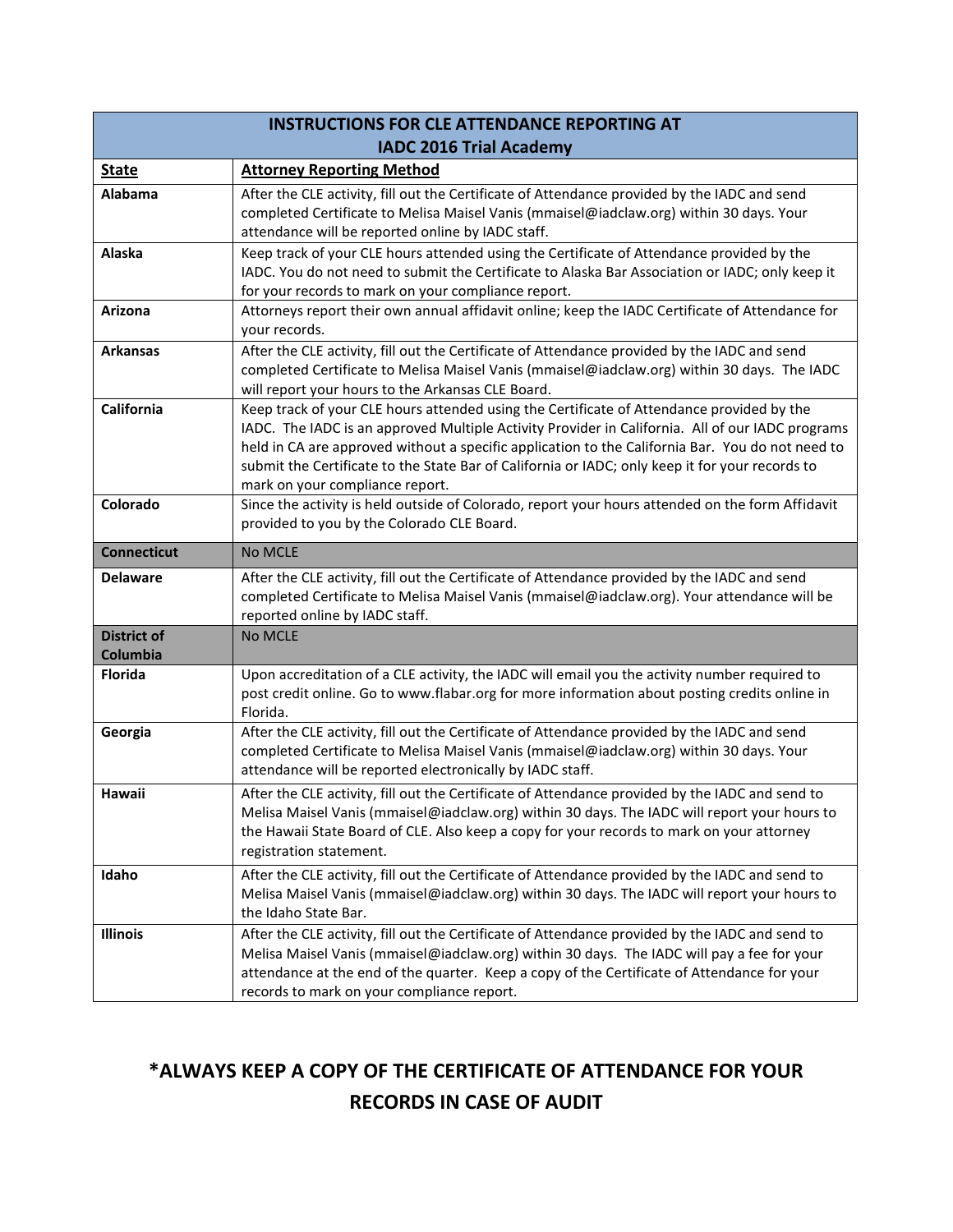| Indiana              | After the CLE activity, fill out the Certificate of Attendance provided by the IADC and send to<br>Melisa Maisel Vanis (mmaisel@iadclaw.org) within 30 days. The IADC will report your hours to<br>the Indiana State Bar.                                                                                                                                                 |
|----------------------|---------------------------------------------------------------------------------------------------------------------------------------------------------------------------------------------------------------------------------------------------------------------------------------------------------------------------------------------------------------------------|
| lowa                 | You can record your attendance online at https://www.iacourtcommissions.org/icc/; the IADC<br>will send you the necessary activity number upon approval.                                                                                                                                                                                                                  |
| <b>Kansas</b>        | After the CLE activity is approved, the IADC will email you an Affidavit that you can submit<br>directly to the Kansas MCLE Commission; please forward a copy of your completed Affidavit or<br>IADC Certificate of Attendance to Melisa Maisel Vanis (mmaisel@iadclaw.org) at IADC per<br>Kansas regulations.                                                            |
| Kentucky             | After the CLE activity is approved, the IADC will email you a course number you can submit with<br>your IADC Certificate of Attendance directly to the Kentucky MCLE Commission; please forward<br>a copy of your completed IADC Certificate of Attendance to Melisa Maisel Vanis<br>(mmaisel@iadclaw.org) per Kentucky regulations.                                      |
| Louisiana            | After the CLE activity, fill out the Certificate of Attendance provided by the IADC and send to<br>Melisa Maisel Vanis (mmaisel@iadclaw.org) within 30 days. Your attendance will be reported<br>online by IADC staff.                                                                                                                                                    |
| <b>Maine</b>         | After the CLE activity, submit your completed IADC Certificate of Attendance directly to the<br>Maine Overseers of the Bar.                                                                                                                                                                                                                                               |
| <b>Maryland</b>      | No MCLE                                                                                                                                                                                                                                                                                                                                                                   |
| <b>Massachusetts</b> | No MCLE                                                                                                                                                                                                                                                                                                                                                                   |
| <b>Michigan</b>      | No MCLE                                                                                                                                                                                                                                                                                                                                                                   |
| <b>Minnesota</b>     | You may record your credits online at<br>https://www.mbcle.state.mn.us/OASIS/aspx_login/login_attorney.aspx, or you may continue to<br>report attendance on a paper affidavit. Do not send the state any certificates or affidavits if you<br>file your credits online. The IADC will send you the event code necessary to report online once<br>the program is approved. |
| Mississippi          | Keep track of your CLE hours attended using the Certificate of Attendance provided by the<br>IADC. You do not need to submit the Certificate to Mississippi MCLE Commission or IADC; only<br>keep it for your records to mark on your compliance report.                                                                                                                  |
| Missouri             | Keep track of your CLE hours attended using the Certificate of Attendance provided by the<br>IADC. You do not need to submit the Certificate to Missouri MCLE Commission or IADC; only<br>keep it for your records to mark on your compliance report.                                                                                                                     |
| Montana              | Since the activity is held outside of Montana, the IADC will email you the approval notice from<br>another state to submit with your Certificate of Attendance to the CLE Commission with your<br>annual compliance report, per Montana's reciprocity policy.                                                                                                             |
| Nebraska             | After the CLE activity, fill out the Certificate of Attendance provided by the IADC and send to<br>Melisa Maisel Vanis (mmaisel@iadclaw.org) within 30 days. Your attendance will be reported<br>online by IADC staff.                                                                                                                                                    |
| Nevada               | After the CLE activity, fill out the Certificate of Attendance provided by the IADC and send to<br>Melisa Maisel Vanis (mmaisel@iadclaw.org) within 30 days. The IADC will report your hours to<br>the Nevada CLE Board.                                                                                                                                                  |
| <b>New Hampshire</b> | Attorneys report their own attendance online; keep the IADC Certificate of Attendance for your<br>records.                                                                                                                                                                                                                                                                |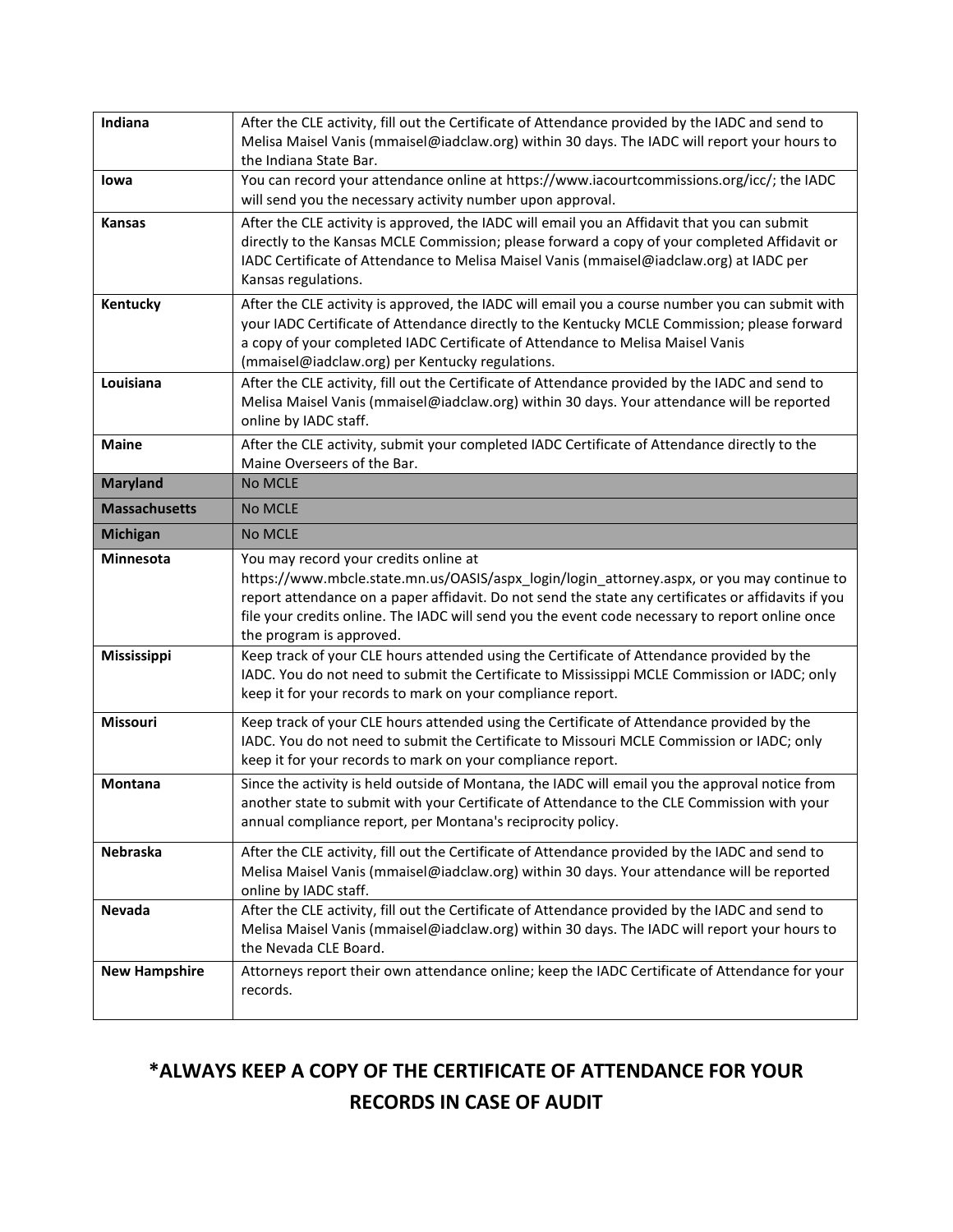| <b>New Jersey</b>     | Keep track of your CLE hours attended using the IADC Certificate of Attendance. The IADC will<br>send you the approval notice from another state (under New Jersey's reciprocity policy); keep<br>that document and your Certificate of Attendance for your records and to record on your<br>compliance report.                                    |
|-----------------------|----------------------------------------------------------------------------------------------------------------------------------------------------------------------------------------------------------------------------------------------------------------------------------------------------------------------------------------------------|
| <b>New Mexico</b>     | After the CLE activity, fill out the Certificate of Attendance provided by the IADC and send to<br>Melisa Maisel Vanis (mmaisel@iadclaw.org) within 30 days. The IADC will report your hours to<br>the New Mexico MCLE Board.                                                                                                                      |
| <b>New York</b>       | Since the activity is held outside of New York, the IADC will send you the approval notice from<br>another state (under New York's Approved Jurisdiction Policy); keep that document and your<br>Certificate of Attendance for your records and to record on your compliance report.                                                               |
| <b>North Carolina</b> | After the CLE activity, fill out the Certificate of Attendance provided by the IADC and send to<br>Melisa Maisel Vanis (mmaisel@iadclaw.org) within 30 days. The IADC will report your hours to<br>the North Carolina State Bar.                                                                                                                   |
| <b>North Dakota</b>   | Keep track of your CLE hours attended using the Certificate of Attendance provided by the<br>IADC. You do not need to submit the Certificate to North Dakota CLE Commission or IADC; only<br>keep it for your records to mark on your compliance report.                                                                                           |
| Ohio                  | After the CLE activity, fill out the Certificate of Attendance provided by the IADC and send to<br>Melisa Maisel Vanis (mmaisel@iadclaw.org) within 30 days. Your attendance will be reported<br>electronically by IADC staff.                                                                                                                     |
| Oklahoma              | After the CLE activity, fill out the Certificate of Attendance provided by the IADC and send to<br>Melisa Maisel Vanis (mmaisel@iadclaw.org) within 30 days. Your attendance will be reported<br>electronically by IADC staff.                                                                                                                     |
| Oregon                | After the CLE activity, fill out the Certificate of Attendance provided by the IADC and send to<br>Melisa Maisel Vanis (mmaisel@iadclaw.org) within 30 days. Your attendance will be reported<br>electronically by IADC staff.                                                                                                                     |
| Pennsylvania          | Upon approval, the IADC will send you a Pennsylvania CLE Credit Request Form; follow the<br>instructions for submitting this form along with the applicable fees.                                                                                                                                                                                  |
| <b>Rhode Island</b>   | After the CLE activity, fill out the Certificate of Attendance provided by the IADC and send to<br>Melisa Maisel Vanis (mmaisel@iadclaw.org) within 30 days. Your attendance will be reported<br>electronically by IADC staff. Please also keep a copy for your records to mark on your<br>compliance report for the Rhode Island MCLE Commission. |
| <b>South Carolina</b> | After the CLE activity, fill out the Certificate of Attendance provided by the IADC and send to<br>Melisa Maisel Vanis (mmaisel@iadclaw.org) within 30 days. The IADC will report your hours to<br>the South Carolina MCLE Commission.                                                                                                             |
| <b>South Dakota</b>   | No MCLE                                                                                                                                                                                                                                                                                                                                            |
| <b>Tennessee</b>      | After the CLE activity, fill out the Certificate of Attendance provided by the IADC and send to<br>Melisa Maisel Vanis (mmaisel@iadclaw.org) within 30 days. Your attendance will be reported<br>online by IADC staff.                                                                                                                             |
| <b>Texas</b>          | After the CLE activity, fill out the Certificate of Attendance provided by the IADC and send to<br>Melisa Maisel Vanis (mmaisel@iadclaw.org) within 30 days. Your attendance will be reported<br>online by IADC staff.                                                                                                                             |
| Utah                  | After the CLE activity, fill out the Certificate of Attendance provided by the IADC and send to<br>Melisa Maisel Vanis (mmaisel@iadclaw.org) within 30 days. The IADC will report your hours to<br>the Utah MCLE Commission.                                                                                                                       |